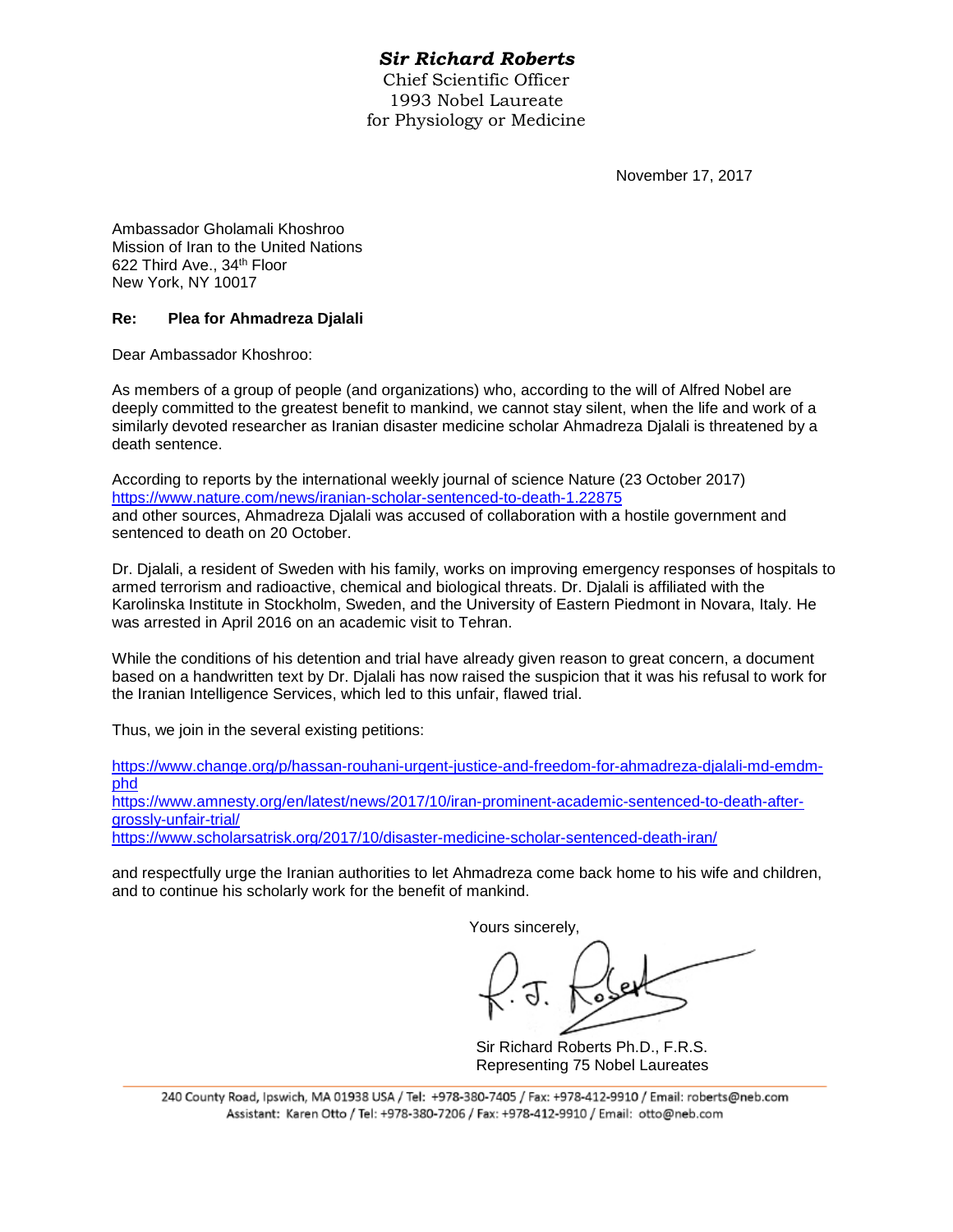## **75 Nobel Laureates**

| <b>Name</b>                            | <b>Category</b>        | <b>Prize Year</b> |
|----------------------------------------|------------------------|-------------------|
| Peter Agre                             | Chemistry              | 2003              |
| Robert J. Aumann                       | Economics              | 2005              |
| <b>Barry Clark Barish</b>              | Physics                | 2017              |
| <b>Francoise Barre-Sinoussi</b>        | Medicine               | 2008              |
| J. Michael Bishop                      | Medicine               | 1989              |
| <b>Gunter Blobel</b>                   | Medicine               | 1999              |
| Thomas R. Cech                         | Chemistry              | 1989              |
| <b>Martin Chalfie</b>                  | Chemistry              | 2008              |
| <b>Aaron Ciechanover</b>               | Chemistry              | 2004              |
| Jean-Marie Gustave Le Clezio           | Literature             | 2008              |
| J. M. Coetzee                          | Literature             | 2003              |
| Robert F. Curl Jr.                     | Chemistry              | 1996              |
| Johann Deisenhofer                     | Chemistry              | 1988              |
| <b>Shirin Ebadi</b>                    | Peace                  | 2003              |
| <b>Gerhard Ertl</b>                    | Chemistry              | 2007              |
| Andrew Z. Fire                         | Medicine               | 2006              |
| Edmond H. Fischer                      | Medicine               | 1992              |
| Joachim Frank                          | Chemistry              | 2017              |
| Jerome I. Friedman                     | <b>Physics</b>         | 1990              |
| Leymah Roberta Gbowee                  | Peace                  | 2011              |
| <b>Andre Geim</b>                      | Physics                | 2010              |
| <b>Walter Gilbert</b>                  | Chemistry              | 1980              |
| <b>Sheldon Glashow</b>                 | Physics                | 1979              |
| Carol W. Greider                       | Medicine               | 2009              |
| Robert H. Grubbs                       | Chemistry              | 2005              |
| Roger Guillemin                        | Medicine               | 1977              |
| Sir John B. Gurdon                     | Medicine               | 2012              |
| John L. Hall                           | <b>Physics</b>         | 2005              |
| <b>Oliver Hart</b>                     | Economics              | 2016              |
| Dudley R. Herschbach                   | Chemistry              | 1986              |
| Avram Hershko                          | Chemistry              | 2004              |
| <b>Tim Hunt</b>                        | Medicine               | 2001              |
| Louis J. Ignarro                       | Medicine               | 1998              |
| Elfriede Jelinek                       | Literature             | 2004              |
| Takaaki Kajita                         | Physics                | 2015              |
| Tawakkul Karman                        | Peace                  | 2011<br>1985      |
| Klaus von Klitzing<br>Brian K. Kobilka | Physics                | 2012              |
| Roger D. Kornberg                      | Chemistry<br>Chemistry | 2006              |
| Finn E. Kydland                        | Economics              | 2004              |
| Yuan T. Lee                            | Chemistry              | 1986              |
| Anthony J. Leggett                     | Physics                | 2003              |
| Jean-Marie Lehn                        | Chemistry              | 1987              |
| John C. Mather                         | Physics                | 2006              |
| Craig C. Mello                         | Medicine               | 2006              |
| Robert C. Merton                       | Economics              | 1997              |
| Paul L. Modrich                        | Chemistry              | 2015              |
|                                        |                        |                   |